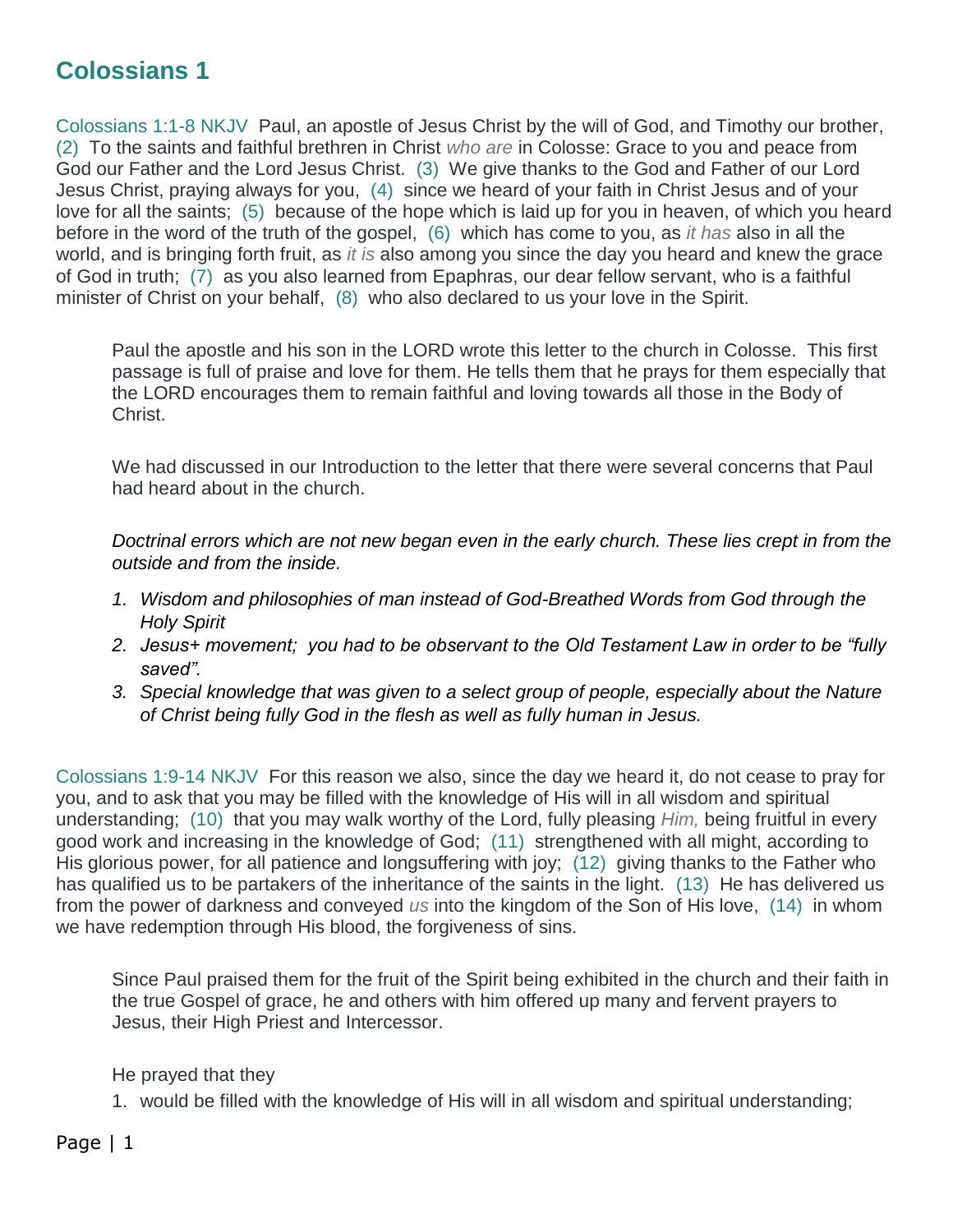- 2. would walk worthy of their calling in Christ which included pleasing the LORD, being fruitful in every good work and increasing in their knowledge of God;
- 3. would be strengthened in all might; both words have the Greek word "Dunamis" in mind; "Be mighty in all might" and, of course, this word is related specifically to the power of the Holy Spirit. The goal of this type of power is for the Colossians to continue in patience and longsuffering with "calm delight" as the Greek word indicates;
- 4. would continually give thanks to the Father who delivered us from the power of Darkness (that is, our former kingdom of sin, error, misery and death) into the kingdom of the Son of the Father's love who lives in pure light. Paul wants us to be exceedingly grateful because it was through His blood that we are redeemed, justified and have forgiveness of ALL sins.

And as if the Holy Spirit wanted to answer Paul's prayer about having spiritual understanding and knowledge of God, Paul begins with an amazing passage on the Truth of Jesus as the Son of God.

Before we dig in, I need to defend the teaching of doctrine. Some tire of doctrine and theology because it is often difficult to understand, and they do not see the relevance to their daily lives. Some would rather hear a list of do's and don'ts that they can check off their naughty/nice list. But God is operating at a much deeper level. He's digging down into deep-rooted ideas that are in our minds and hearts so that any errors can be corrected, and all truths can be refined. The goal is move us to a place of exceeding gratitude where our inner motivation is to do the "good works" that He created for us before the foundations were laid. These are to be done with an eye towards pleasing Him who created you. For the truth is what John taught: "But as many as received Him, to them He gave the right to become children of God, to those who believe in His name: (13) who were born, not of blood, nor of the will of the flesh, nor of the will of man, but of God. John 1:12-13 NKJV. This "rebirth" is more important than your physical birth, even though it precedes it.

What He doesn't want is any form of legalism, any "quid pro quo" whereby we believe that He owes us anything.

Colossians 1:15-23 NKJV (15) He is the image of the invisible God, the firstborn over all creation. (16) For by Him all things were created that are in heaven and that are on earth, visible and invisible, whether thrones or dominions or principalities or powers. All things were created through Him and for Him. (17) And He is before all things, and in Him all things consist. (18) And He is the head of the body, the church, who is the beginning, the firstborn from the dead, that in all things He may have the preeminence. (19) For it pleased *the Father that* in Him all the fullness should dwell, (20) and by Him to reconcile all things to Himself, by Him, whether things on earth or things in heaven, having made peace through the blood of His cross. (21) And you, who once were alienated and enemies in your mind by wicked works, yet now He has reconciled (22) in the body of His flesh through death, to present you holy, and blameless, and above reproach in His sight— (23) if indeed you continue in the faith, grounded and steadfast, and are not moved away from the hope of the gospel which you heard, which was preached to every creature under heaven, of which I, Paul, became a minister.

There's so much meat in here that to try to take all of it in at once would choke us.

Here's what I believe is important to understand:

1. If we want to see God, we look to Jesus. Firstborn is poetic and simply declares Him as